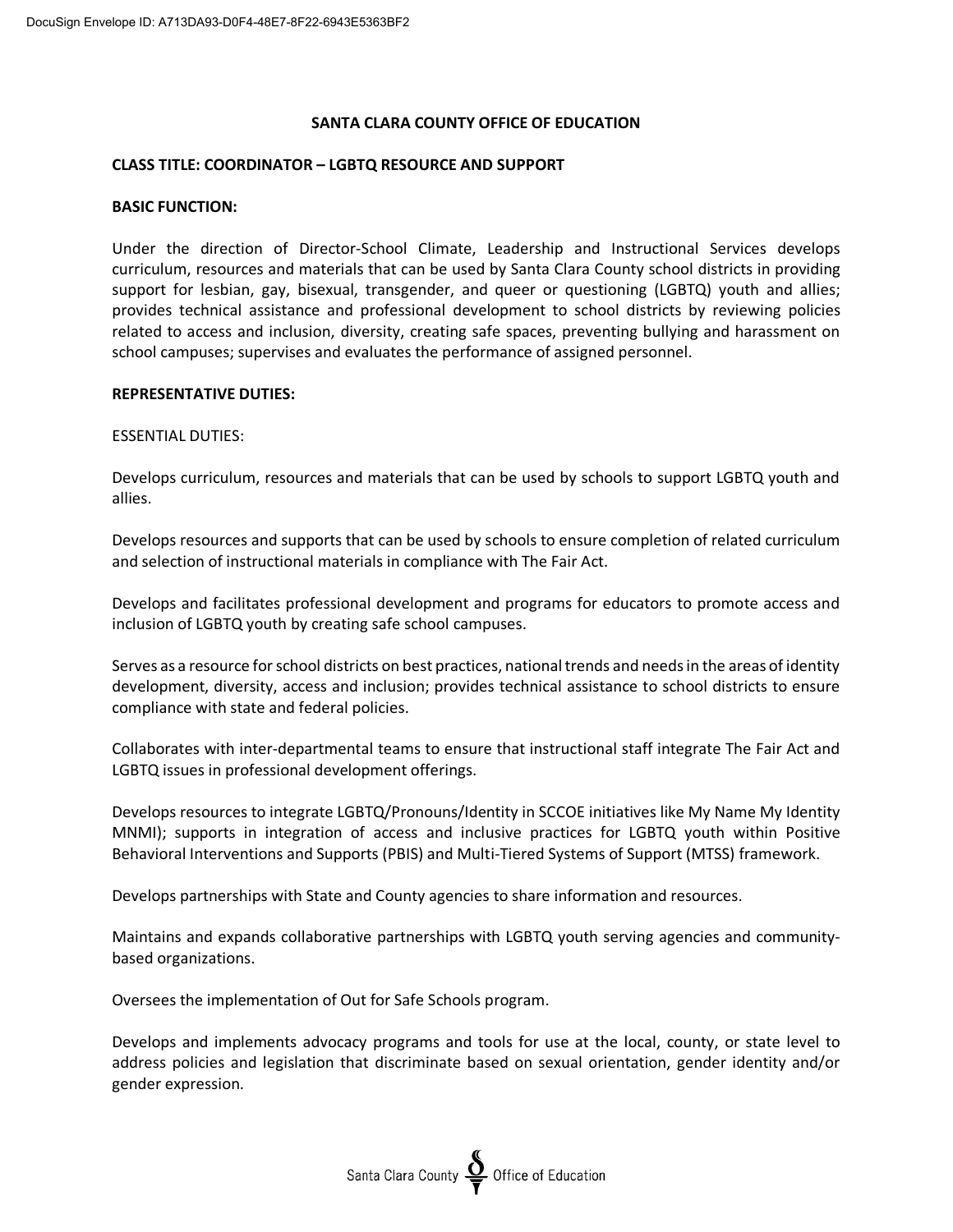# **Coordinator – LGBTQ Resource and Support continued Page 2**

Identifies, designs and facilitates training related to experiences of LGBTQ communities and areas of disparity, including attending conferences, workshops, and/or trainings to maintain knowledge and connect to other collaborative efforts with similar goals or models for strategic engagement.

Builds and maintains partnerships in the community that enhance and strengthen resources available to participants throughout the greater Santa Clara County.

Plans programs, workshops and training sessions that promote goals and values of a diverse, engaged and inclusive spaces for students' community.

Prepares grant applications to secure funding for expansion of resources and assistance to youth and schools.

Prepares and maintains a variety of narrative and statistical reports, records and files related to assigned activities.

Participates in the development of the annual preliminary budget; analyzes and reviews budgetary and financial data; controls and authorizes expenditures in accordance with established limitations.

Operates a computer and assigned software programs; operates other office equipment as assigned; drives a vehicle to conduct work as assigned.

Attends a variety of conferences, departmental and interdepartmental meetings as assigned; provides expertise and technical assistance as needed; attends and participates in SCCOE meetings and events.

OTHER DUTIES: Performs related duties as assigned.

# **KNOWLEDGE AND ABILITIES:**

KNOWLEDGE OF:

Local and state guidelines and requirements related to The Fair Act; California Department of Education (CDE) resources, policies and guidance to support LGBTQ youth; Subject matter experience in education and student services; Multi-Tiered Systems of Support (MTSS) and Positive Behavioral Interventions and Supports (PBIS) framework; Effective student engagement practices at a site and district level; Collecting and assembling data to generate reports; Budget preparation and control; Oral and written communication skills; Strong interpersonal skills; Operation of a computer and assigned software.

# ABILITY TO:

Interpret, apply and explain rules, regulations, policies and procedures; Research and organize information; Prepare comprehensive narrative and statistical reports related to assigned activities;